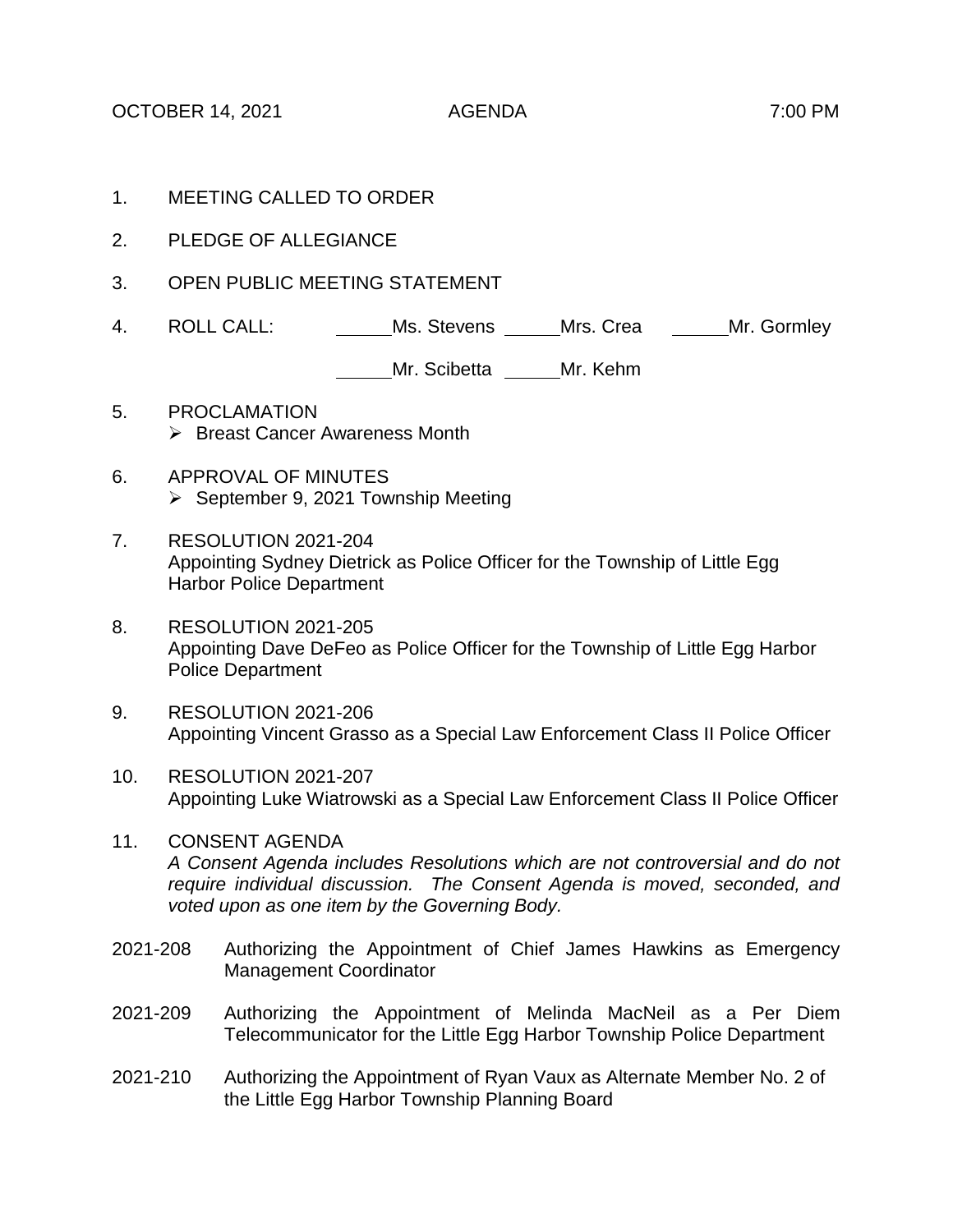- 2021-211 Authorizing the Appointment of Larry Ditzel as Plumbing Subcode Official for the Construction Department
- 2021-212 Authorizing the Transfer of Annmarie Papernik from the Township Tax Collector's Office to the Township Police Records Department
- 2021-213 Authorizing the Appointment of Doug Apgar as Laborer 1 for the Department of Public Works
- 2021-214 Accepting the Retirement of and Authorizing the Compensation of Accumulated Time to Patricia Richards
- 2021-215 Accepting the Resignation of and Authorizing the Compensation of Accumulated Time to Kim Bassyouni
- 2021-216 Authorizing the Tax Collector to Cancel Taxes on Property Qualifying for Veterans' Property Tax Exemption (Charles A. Smith, Jr., Block 190.10, Lot 8)
- 2021-217 Adopting the Township Personnel Policies and Procedures
- 2021-218 Authorizing the Execution of a Shared Services Agreement with Mystic Island Volunteer Fire Company and Little Egg Harbor Township Fire District No. 2 for Vehicle Maintenance Services
- 2021-219 Certifying the Governing Body has Reviewed, as a Minimum, Sections of the Annual Audit
- 2021-220 Authorizing the Partial Release of Performance Guarantee Posted for The Estates by Woodmont Properties
- 2021-221 Authorizing assignment of Tax Sale Certificate #11-00020
- 2021-222 Authorizing assignment of Tax Sale Certificate #12-00034
- 2021-223 Authorizing assignment of Tax Sale Certificate #12-00521
- 2021-224 Authorizing assignment of Tax Sale Certificate #18-00019
- 2021-225 Authorizing assignment of Tax Sale Certificate #18-00493
- 2021-226 Authorizing assignment of Tax Sale Certificate #19-00062
- 2021-227 Certifying Tax Liens for Costs Incurred in Accordance with the Property Maintenance Code
- 2021-230 Authorizing the Execution of a Settlement Agreement with USWU Local 255